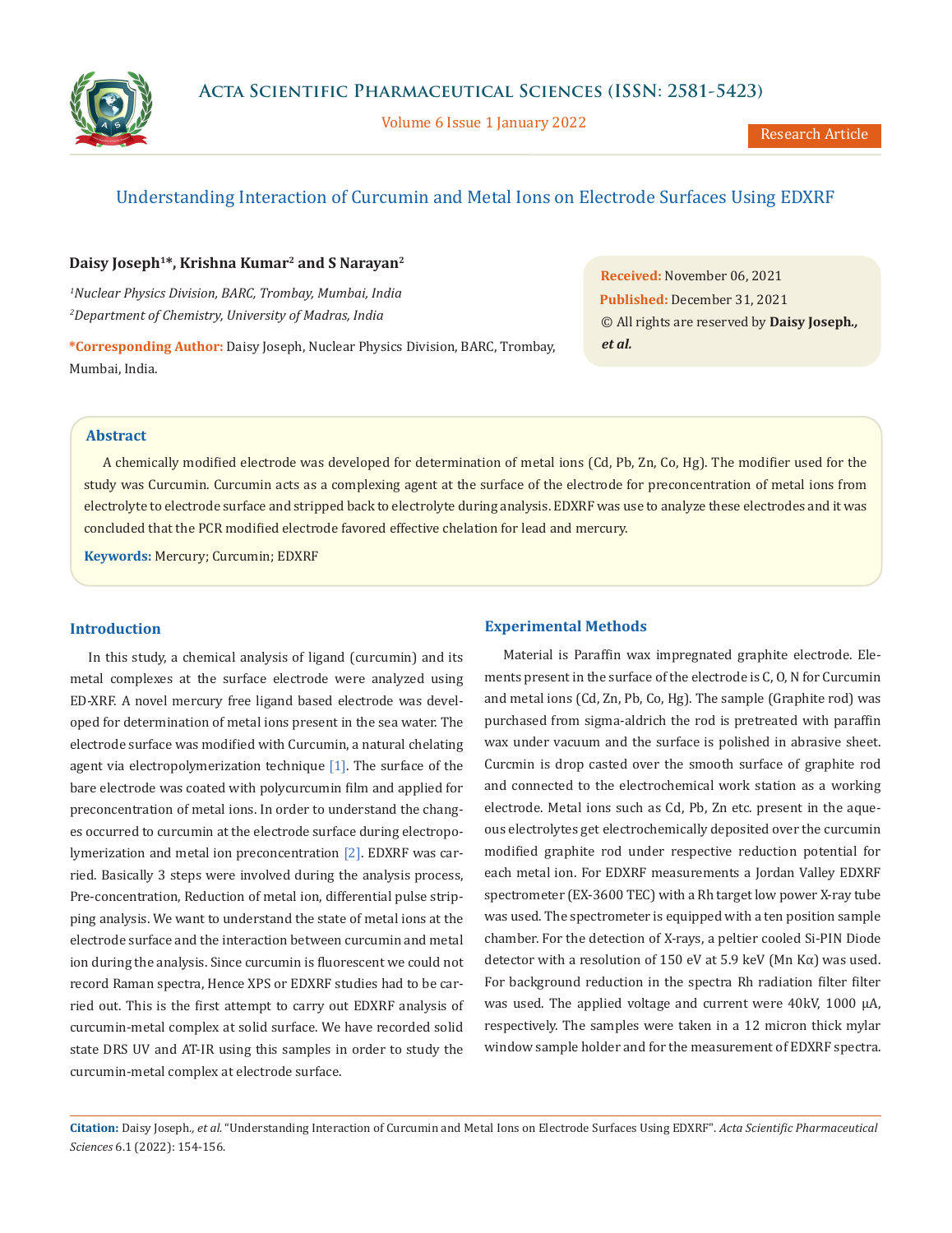The measurement time was 100s. Different electrode such as bare electrode, polycurcumin (PCR) film electrode, PCR-Pb preconcentrated electrode, PCR-Zn preconcentrated electrode, PCR-Hg preconcentrated electrode were prepared under optimal condition. The electrode chosen for surface modification is paraffin wax impregnated graphite electrode (PIGE) (Length- 150 mm, Diameter-3 mm). Poly curucmin film (PCR) modified electrode was prepared by electropolymerization using cyclic voltammetry technique. Briefly bare PIGE was dipped in curcumin solution (25mM) in 0.1M phosphate buffer, pH-7.08 and a cyclic sweep potential was carried out for 20 cycles at the potential range form -0.3 to 0.8V using cyclic voltammetry technique. For preconcentration of metal ions, the PCR electrode was dipped in metal ion solutions and a respective metal reduction potential was applied for individual metal ions via chronoamperometric technique. These electrodes were then taken for ED-XRF

## **Results and Discussion**

The X-ray spectra of the electrodes are shown in figure 1. Measurement of Pb, Zn and Hg content at the PCR modified electrode were carried out using EDXRF. The spectra shows L X-ray peak for different metals at its corresponding energies. Figure 1(a) showed the spectrum acquired from the Pb preconcentrated PCR modified electrode, where X-ray (L $\alpha$  and L $\beta$ ) was seen with increased high count. Both the line group of Pb showed increased proportion only at Pb preconcentrated PCR modified electrode. Similar observation was recorded in the Hg preconcentrated PCR electrode where Hg exhibited different line group (Lα and Lβ) with increased L X ray peak count is depicted in fig. 1(c). A large intense peak area was observed for the X-ray Kα line group for Zn and less intense Kβ line group for Zn were observed for X-ray spectrum of Hg preconcentrated PCR electrode illustrated in figure 1(b). Table 1 shows the counts of the metal ions.

| <b>Sample</b> | Ca  | Fe  | Co   | Zn    | Hg                       | Ga                       | Pb    |
|---------------|-----|-----|------|-------|--------------------------|--------------------------|-------|
| a             | 523 | 281 | 1819 | 343   |                          | 500                      | 10800 |
| b             | 287 | 676 | ٠    | 10102 | $\overline{\phantom{a}}$ | $\overline{\phantom{0}}$ | 506   |
| $\mathcal{C}$ | 482 | 916 | ٠    | 893   | 9586                     |                          | 1095  |
| d             | 523 | 281 | 1819 | 343   |                          | 500                      | 10800 |





**Figure 1:** EDXRF spectra recorded for (a) Pb preconcentrated PCR modified electrode, (b) Zn preconcentrated at PCR modified electrode, (c) Hg preconcentrated at PCR modified electrode, (d) for simultaneous determination of all three metal ion preconcentrated at PCR modified electrode .

Two-crystal EDXRF recorded for elemental content at the surface of (a) Pb preconcentrated PCR modified electrode, (b) Zn preconcentrated at PCR modified electrode, (c) Hg preconcentrated at PCR modified electrode, (d) for simultaneous determination of all three metal ion preconcentrated at PCR modified electrode

#### **Conclusion**

Mercury and Lead have close K X-ray peak energy and same effect simultaneous determination of all three metal were carried out by preconcentrating all three metals at the PCR modified electrode. The line group of Mercury and Lead showed increased count where as that of Zinc showed lesser count. X-ray energy values of all metals were recorded in table 1. From the above inference we conclude that the PCR modified electrode favored effective chelation for lead and mercury.

#### **Bibliography**

1. K Krishna., *et al*[. "Polycurcumin nanospheres modified elec](https://www.sciencedirect.com/science/article/abs/pii/S0009261421006576)[trode for nanoscale detection of mercury ions in seawater".](https://www.sciencedirect.com/science/article/abs/pii/S0009261421006576) *[Chemical Physics Letters](https://www.sciencedirect.com/science/article/abs/pii/S0009261421006576)* 781 (2021).

**Citation:** Daisy Joseph*., et al.* "Understanding Interaction of Curcumin and Metal Ions on Electrode Surfaces Using EDXRF". *Acta Scientific Pharmaceutical Sciences* 6.1 (2022): 154-156.